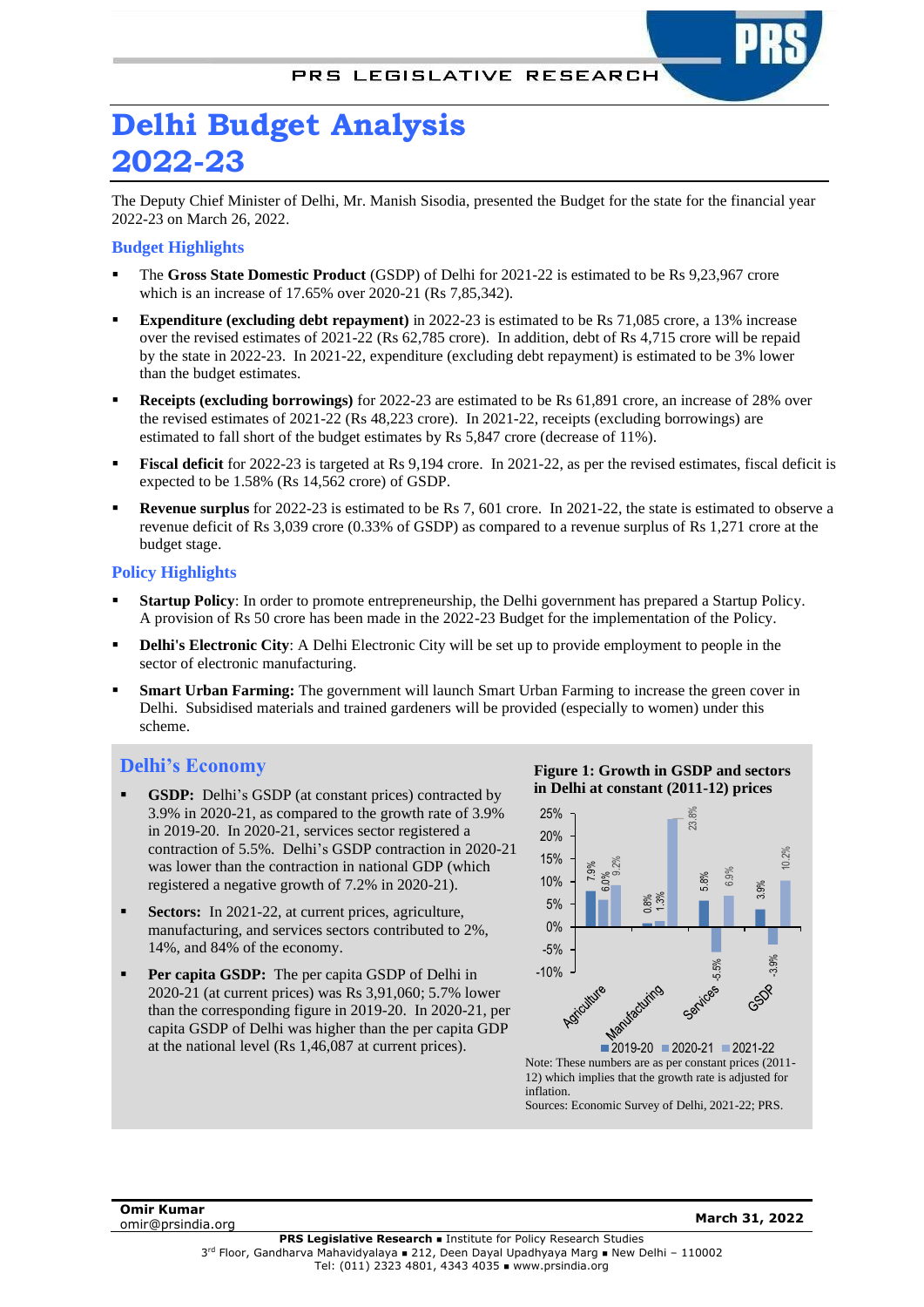# **Budget Estimates for 2022-23**

- **Expenditure** (excluding debt repayment) in 2022-23 is targeted at Rs 71,085 crore. This is an increase of 13% over the revised estimate of 2021-22 (Rs 62,785 crore). This expenditure is proposed to be met through **receipts (excluding borrowings)** of Rs 61,891 crore and **net borrowings** of Rs 5,485 crore. Receipts (excluding borrowings) for 2022-23 are expected to register an increase of 28% over the revised estimate of 2021-22. In 2021-22, receipts are estimated to be 11% lower than the budget estimates.
- In 2022-23, Delhi is estimated to observe a **revenue surplus** of Rs 7,601 crore as compared to a **deficit** of Rs 3,039 crore in 2021-22.
- **Fiscal deficit** in 2022-23 is estimated at Rs 9.194 crore. In 2021-22, Delhi has estimated a fiscal deficit of 1.58% of GSDP, lower than the limit of 4.5% of GSDP permitted by the central government (of which, 0.5% of GSDP becomes available upon undertaking power sector reforms).

| <b>Items</b>           | 2020-21<br><b>Actuals</b> | 2021-22<br><b>Budgeted</b> | 2021-22<br><b>Revised</b> | % change from<br>BE 2021-22 to<br>RE 2021-22 | 2022-23<br><b>Budgeted</b> | % change from<br>RE 2021-22 to<br>BE 2022-23 |
|------------------------|---------------------------|----------------------------|---------------------------|----------------------------------------------|----------------------------|----------------------------------------------|
| Total Expenditure      | 52,468                    | 69.000                     | 67,000                    | $-3%$                                        | 75,800                     | 13%                                          |
| (-) Repayment of debt  | 3.265                     | 4.265                      | 4.215                     | $-1\%$                                       | 4.715                      | 12%                                          |
| Net Expenditure (E)    | 49.203                    | 64,735                     | 62,785                    | $-3%$                                        | 71,085                     | 13%                                          |
| <b>Total Receipts</b>  | 57.860                    | 63.355                     | 59.416                    | $-6%$                                        | 72,091                     | 21%                                          |
| (-) Borrowings         | 15,365                    | 9.285                      | 11,193                    | 21%                                          | 10,200                     | -9%                                          |
| Net Receipts (R)       | 42.495                    | 54.070                     | 48.223                    | $-11%$                                       | 61,891                     | 28%                                          |
| Fiscal Deficit (E-R)   | 6.708                     | 10.665                     | 14.562                    | 37%                                          | 9,194                      | $-37%$                                       |
| as % of GSDP           | 0.85%                     |                            | 1.58%                     |                                              |                            |                                              |
| <b>Revenue Balance</b> | 1.450                     | 1.271                      | $-3,039$                  | $-339%$                                      | 7.601                      | $-350%$                                      |
| as % of GSDP           | 0.18%                     |                            | $-0.33%$                  |                                              |                            |                                              |
| <b>Primary Deficit</b> | 3.834                     | 7,331                      | 11.287                    | 54%                                          | 5,922                      | $-48%$                                       |
| as % of GSDP           | 0.49%                     |                            | 1.22%                     | $\overline{\phantom{a}}$                     |                            |                                              |

### **Table 1: Budget 2022-23 - Key figures (in Rs crore)**

Note: BE is Budget Estimates; RE is Revised Estimates.

Sources: Delhi Budget Documents 2022-23; Delhi Economic Survey 2021-22; PRS.

# **Expenditure in 2022-23**

- **Revenue expenditure** in 2022-23 is estimated to be Rs 53,687 crore, which is an increase of 6% over the revised estimate of 2021-22 (Rs 50,862 crore). This expenditure includes the payment of salaries, pensions, interest, and subsidies. In 2021-22, as per the revised estimates, revenue expenditure is estimated to be 2% lower than the budget estimates.
- **Capital outlay** in 2022-23 is estimated to be Rs 12,386 crore, which is an increase of 35% over the revised estimate of 2021-22. Capital outlay comprises expenditure towards creation of assets. This includes expenditure on building schools, hospitals, and roads and bridges. In 2021-22, capital outlay is estimated to be 13% lower than the budget estimates.

### **Underspending on capital outlay**

Capital outlay is the money spent by government on creating assets such as roads and hospitals. During 2015-20 Delhi's underspending on capital outlay was 40% as compared to an average of 17% by all states. Note that in 2022-23 Delhi is estimating a 35% increase in capital outlay from the revised estimates of 2021-22 (Rs 9,183 crore). Further, in 2020-21 the actual expenditure on capital outlay was Rs 4,699 crore which was 53% less than the budget estimates.

| Table 2: Expenditure budget 2022-23 (in Rs crore) |                           |                            |                           |                                              |                            |                                              |  |  |
|---------------------------------------------------|---------------------------|----------------------------|---------------------------|----------------------------------------------|----------------------------|----------------------------------------------|--|--|
| <b>Items</b>                                      | 2020-21<br><b>Actuals</b> | 2021-22<br><b>Budgeted</b> | 2021-22<br><b>Revised</b> | % change from<br>BE 2021-22 to<br>RE 2021-22 | 2022-23<br><b>Budgeted</b> | % change from<br>RE 2021-22 to<br>BE 2022-23 |  |  |
| Revenue Expenditure                               | 40.414                    | 51.799                     | 50,862                    | $-2%$                                        | 53.687                     | 6%                                           |  |  |
| Capital Outlay                                    | 4.699                     | 10.557                     | 9.193                     | $-13%$                                       | 12.386                     | 35%                                          |  |  |
| Loans given by the state                          | 4.090                     | 2.378                      | 2.730                     | 15%                                          | 5.012                      | 84%                                          |  |  |
| <b>Net Expenditure</b>                            | 49.203                    | 64.735                     | 62.785                    | $-3%$                                        | 71,085                     | 13%                                          |  |  |

Sources: Delhi Budget Documents 2022-23; PRS.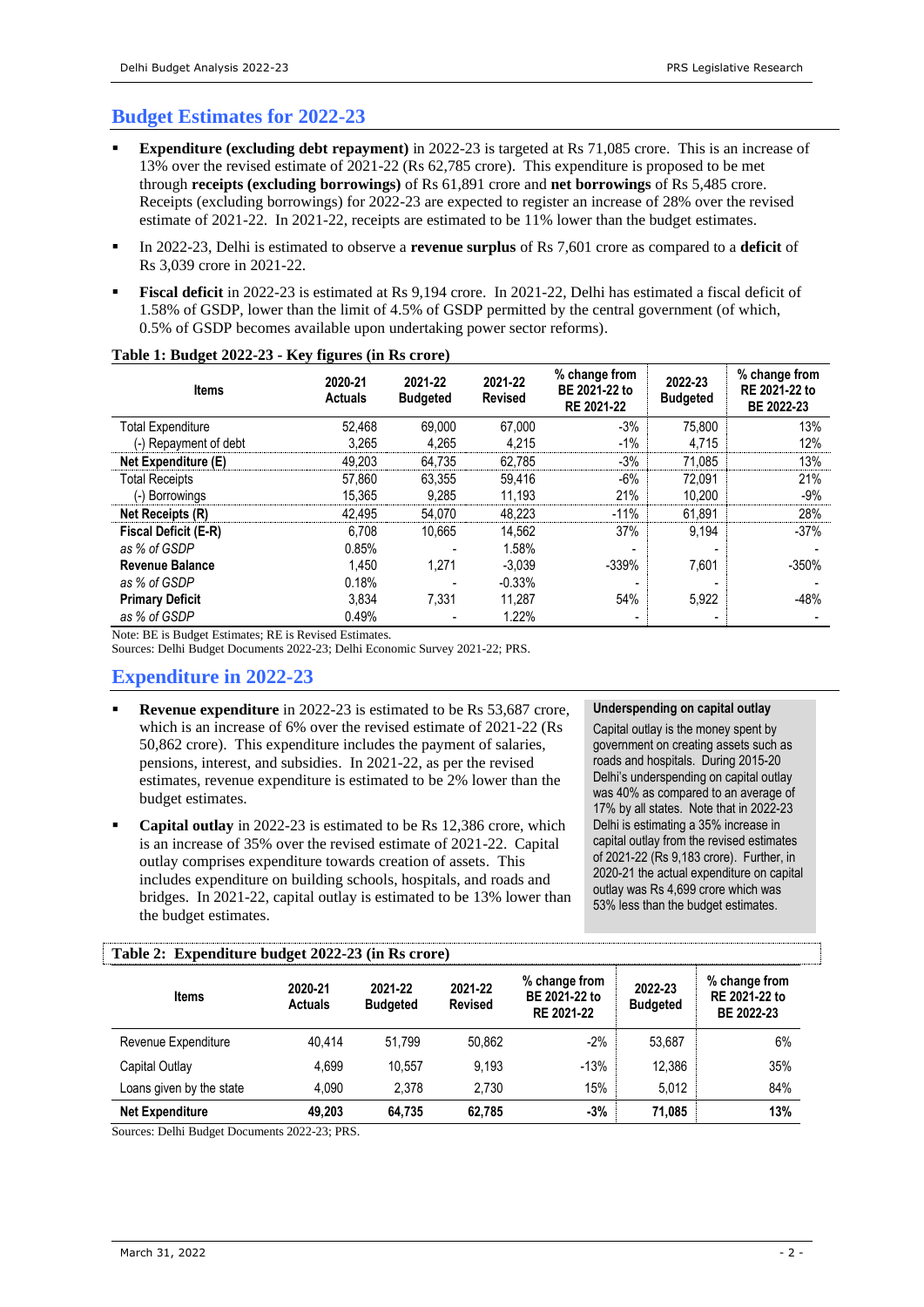**Committed expenditure:** Committed expenditure of a state typically includes expenditure on payment of salaries, pensions, and interest. A larger proportion of budget allocated for committed expenditure items limits the state's flexibility to decide on other expenditure priorities such as developmental schemes and capital outlay. In 2022-23, Delhi is estimated to spend Rs 3,274 crore on committed expenditure items (**excluding salaries**), which is 5% of its revenue receipts.

## **Table 3: Committed Expenditure in 2022-23 (in Rs crore)**

| <b>Committed Expenditure</b>            | 2020-21<br><b>Actuals</b> | 2021-22<br><b>Budgeted</b> | 2021-22<br><b>Revised</b> | % change from<br>BE 2021-22 to<br>RE 2021-22 | 2022-23<br><b>Budgeted</b> | % change from<br>RE 2021-22 to<br>BE 2022-23 |
|-----------------------------------------|---------------------------|----------------------------|---------------------------|----------------------------------------------|----------------------------|----------------------------------------------|
| <b>Salaries</b>                         | ΝA                        | NA                         | <b>NA</b>                 |                                              | <b>NA</b>                  |                                              |
| Pension                                 |                           |                            |                           | 0%                                           |                            | $0\%$                                        |
| Interest                                | 2.874                     | 3.334                      | 3.274                     | $-2%$                                        | 3.271                      | $0\%$                                        |
| <b>Committed Expenditure</b>            | 2.876                     | 3.337                      | 3.277                     | $-2%$                                        | 3.274                      | $0\%$                                        |
| $\sim$<br>$P_1$ $P_2$ $P_3$ $P_4$ $P_5$ | 0.022, 0.000              |                            |                           |                                              |                            |                                              |

Sources: Delhi Budget Documents 2022-23; PRS.

**Sector-wise expenditure:** The sectors listed below account for **76%** of the total expenditure on sectors by the state in 2022-23. A comparison of Delhi's expenditure on the key sectors with that by other states is shown in Annexure 1.

### **Table 4: Sector-wise expenditure under Delhi Budget 2022-23 (in Rs crore)**

| <b>Sector</b>                               | 2020-21<br><b>Actuals</b> | 2021-22<br><b>Budgeted</b> | 2021-22<br><b>Revised</b> | 2022-23<br><b>Budgeted</b> | % change from<br>RE 2021-22 to BE<br>2022-23 | <b>Budget Provisions</b>                                                                                                                                                                                                                      |
|---------------------------------------------|---------------------------|----------------------------|---------------------------|----------------------------|----------------------------------------------|-----------------------------------------------------------------------------------------------------------------------------------------------------------------------------------------------------------------------------------------------|
| Education, Sports,<br>Arts, and Culture     | 10,656                    | 15,707                     | 14,420                    | 15,507                     | 8%                                           | Rs 3,485 crore has been allocated<br>$\blacksquare$<br>towards government primary<br>schools.<br>Rs 1,460 crore has been allocated<br>٠<br>for assistance to local bodies for<br>primary education.                                           |
| Health and Family<br>Welfare                | 6,397                     | 9,934                      | 10,446                    | 9,769                      | $-6%$                                        | Rs 2,340 crore has been<br>٠<br>allocated towards urban health<br>services.<br>Rs 1,100 crore has been<br>٠<br>allocated towards hospitals and<br>dispensaries.                                                                               |
| Transport                                   | 6,136                     | 8,944                      | 7,792                     | 8,616                      | 11%                                          | Rs 1,976 has been allocated<br>٠<br>towards capital outlay on roads<br>and bridges.                                                                                                                                                           |
| Social Welfare and<br>Nutrition             | 3,836                     | 4,144                      | 5,506                     | 4,874                      | $-11%$                                       | Rs 1,425 crore towards Senior<br>٠<br>Citizen Pension Scheme.                                                                                                                                                                                 |
| Water Supply and<br>Sanitation              | 1,892                     | 1,631                      | 1,246                     | 3,557                      | 185%                                         | Rs 1,578 has been allocated<br>٠<br>towards grants in aid to Delhi Jal<br>Board for sewage facility in<br>unauthorised colonies.<br>Rs 600 crore has been allocated<br>$\blacksquare$<br>for subsidy to consumers<br>through Delhi Jal Board. |
| Energy                                      | 2,962                     | 3,225                      | 3,292                     | 3,340                      | 1%                                           | Rs 3,250 has been allocated<br>$\blacksquare$<br>towards subsidy to consumers<br>through DISCOMS.                                                                                                                                             |
| Urban Development                           | 1,952                     | 3,083                      | 2,291                     | 3,253                      | 42%                                          | Rs 1,298 crore has been<br>٠<br>allocated towards development<br>of unauthorised colonies.                                                                                                                                                    |
| Irrigation and Flood<br>Control             | 333                       | 798                        | 452                       | 1,131                      | 150%                                         | Rs 882 crore has been allocated<br>$\blacksquare$<br>towards capital outlay for<br>irrigation and flood control.                                                                                                                              |
| % of total<br>expenditure on all<br>sectors | 76%                       | 76%                        | 76%                       | 76%                        |                                              |                                                                                                                                                                                                                                               |

Sources: Delhi Budget Documents 2022-23; PRS.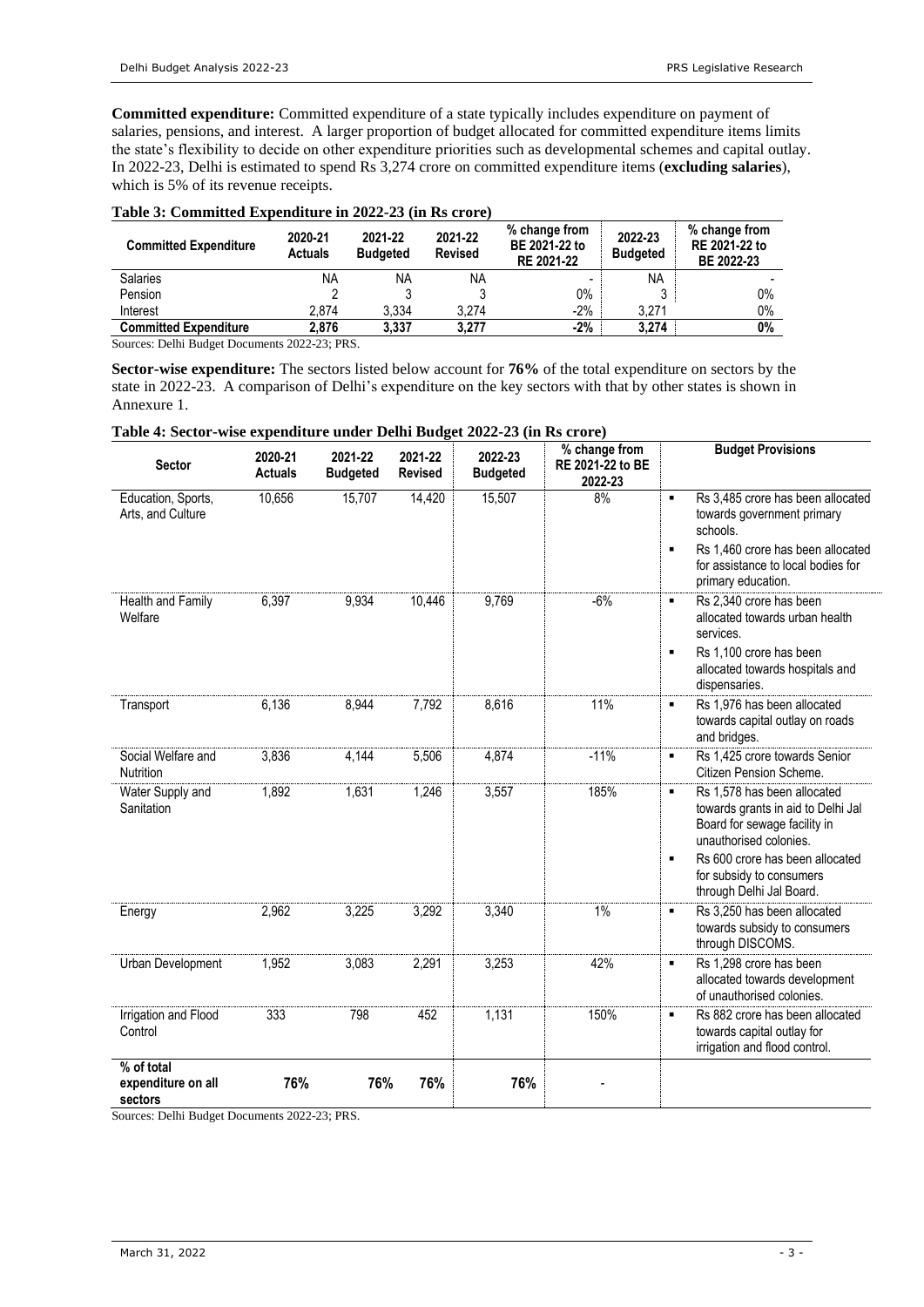# **Receipts in 2022-23**

- **Total revenue receipts** for 2022-23 are estimated to be Rs 61,289 crore, an increase of 28% over the revised estimate of 2021-22. Of this, Rs 48,700 crore (79%) will be raised by the state through its **own resources**, and Rs 12,589 crore (21%) will come **from the centre** in the form of grants.
- Grants from Centre: In 2022-23, grants from the centre are estimated to be Rs 12,589 crore, which is a 45% increase from the revised estimates of 2021-22 (Rs 8,673 crore). In 2021-22 grants from the centre were 4% lower than the budget estimates.
- **State's own tax revenue:** Total own tax revenue of Delhi is estimated to be Rs 47,700 crore in 2022-23, an increase of 24% over the revised estimate of 2021-22. In 2021-22, own tax revenue is estimated to be 11% lower than the budget estimates. In 2020-21, Delhi's own tax to GSDP ratio was 3.7%.
- **State's non-tax revenue**: In 2022-23, Delhi is estimated to earn Rs 1,000 crore in the form of state's own non-tax revenue, a 25% increase over the revised estimates of 2021-22. In 2021-22, state's own non-tax revenue is 20% lower than the budget estimates.

| Table 5: Break-up of the state government's receipts (in Rs crore) |  |  |
|--------------------------------------------------------------------|--|--|
|--------------------------------------------------------------------|--|--|

| <b>Items</b>              | 2020-21<br><b>Actuals</b> | 2021-22<br><b>Budgeted</b> | 2021-22<br><b>Revised</b> | % change from<br>BE 2021-22 to<br>RE 2021-22 | 2022-23<br><b>Budgeted</b> | % change from<br>RE 2021-22 to<br>BE 2022-23 |
|---------------------------|---------------------------|----------------------------|---------------------------|----------------------------------------------|----------------------------|----------------------------------------------|
| State's Own Tax           | 29.425                    | 43.000                     | 38.350                    | $-11%$                                       | 47.700                     | 24%                                          |
| State's Own Non-Tax       | 980                       | 1.000                      | 800                       | $-20%$                                       | 1.000                      | 25%                                          |
| <b>Grants from Centre</b> | 11.459                    | 9.070                      | 8.673                     | $-4%$                                        | 12.589                     | 45%                                          |
| <b>Revenue Receipts</b>   | 41.864                    | 53.070                     | 47.823                    | $-10%$                                       | 61.289                     | 28%                                          |
| Non-debt Capital Receipts | 631                       | 1.000                      | 400                       | $-60%$                                       | 602                        | 51%                                          |
| <b>Net Receipts</b>       | 42.495                    | 54.070                     | 48.223                    | $-11%$                                       | 61.891                     | 28%                                          |

Note: BE is Budget Estimates; RE is Revised Estimates.

Sources: Delhi Budget Documents 2022-23; PRS.

- In 2022-23, **SGST** is estimated to be the largest source of own tax revenue (55%). SGST revenue in 2022-23 is estimated at Rs 26,000 crore, which is a 21% increase over the revised estimates of 2021-22. In 2021-22, SGST is estimated to be 10% lower than the budget estimates.
- In 2022-23, revenue from both State Excise and Sales Tax/VAT are expected to register an increase of 90% and 4% over the revised estimates of 2021-22 respectively (Table 6).

#### **GST Compensation ends in June 2022**

When the GST was introduced in 2017, the central government guaranteed states a 14% compounded annual growth in their GST revenue for a period of five years. Any shortfall in a state's GST revenue from this level is covered by the Centre by providing compensation grants to the state. This guarantee ends in June 2022. During 2018-22, Delhi has relied on GST compensation grants to achieve the guaranteed SGST revenue level. In 2021-22, Delhi is estimated to receive Rs 12,193 crore in the form of GST compensation grants, which is about 32% of its own tax revenue. Hence, beyond June 2022, Delhi might see a decline in the level of revenue receipts.

### **Table 6: Major sources of state's own-tax revenue (in Rs crore)**

| Head                              | 2020-21<br><b>Actuals</b> | 2021-22<br><b>Budgeted</b> | 2021-22<br><b>Revised</b> | % change<br>from BE<br>2021-22 to<br>RE 2021-22 | 2022-23<br><b>Budgeted</b> | % change<br>from RE<br>2021-22 to<br>BE 2022-23 |
|-----------------------------------|---------------------------|----------------------------|---------------------------|-------------------------------------------------|----------------------------|-------------------------------------------------|
| State GST                         | 15.676                    | 23.800                     | 21.500                    | $-10%$                                          | 26,000                     | 21%                                             |
| <b>State Excise</b>               | 4,108                     | 6,000                      | 5.000                     | $-17%$                                          | 9.500                      | 90%                                             |
| Sales Tax/ VAT                    | 4.411                     | 6,200                      | 5.000                     | $-19%$                                          | 5.200                      | 4%                                              |
| Stamps Duty and Registration Fees | 3,549                     | 4.997                      | 4.997                     | $0\%$                                           | 4.997                      | 0%                                              |
| Taxes on Vehicles                 | 1.676                     | 2.000                      | 1.850                     | $-8%$                                           | 2.000                      | 8%                                              |
| Land Revenue                      | 4                         |                            |                           | $0\%$                                           |                            | $0\%$                                           |
| <b>GST Compensation Grants</b>    | 5,522                     | 6.000                      | 6.000                     | $0\%$                                           | 10.000                     | 67%                                             |
| <b>GST Compensation Loans</b>     | 5,865                     |                            | 6,193                     |                                                 | -                          | $\overline{\phantom{0}}$                        |

Sources: Delhi Budget Documents 2022-23; PRS.

DISCLAIMER: This document is being furnished to you for your information. You may choose to reproduce or redistribute this report for non-commercial purposes in part or in full to any other person with due acknowledgement of PRS Legislative Research ("PRS"). The opinions expressed herein are entirely those of the author(s). PRS makes every effort to use reliable and comprehensive information, but PRS does not represent that the contents of the report are accurate or complete. PRS is an independent, not-for-profit group. This document has been prepared without regard to the objectives or opinions of those who may receive it.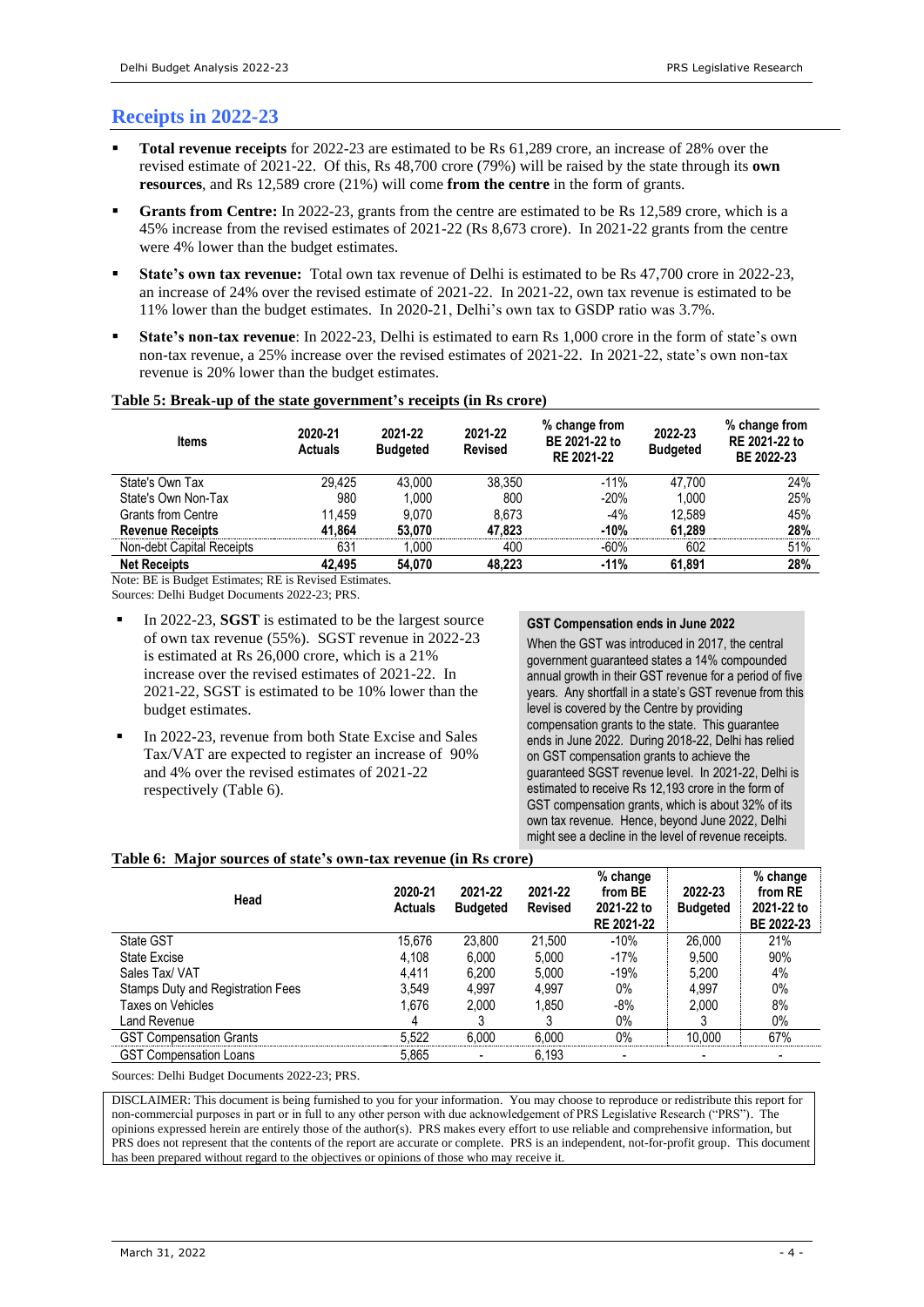## **Annexure 1: Comparison of states' expenditure on key sectors**

The graphs below compare Delhi's expenditure on six key sectors as a proportion of its total expenditure on all sectors. The average for a sector indicates the average expenditure in that sector by 30 states (including Delhi) as per their budget estimates of 2021-22.<sup>1</sup>

- **Education:** Delhi has allocated 23.5% of its total expenditure for education in 2022-23. This is higher than the average allocation (15.2%) for education by all states (as per 2021-22 Budget Estimates).
- **Health:** Delhi has allocated 14.8% of its total expenditure on health, which is higher than the average allocation for health by states (6%).
- Welfare of SC, ST, OBC, and Minorities: The state has allocated 0.9% of its total expenditure towards welfare of SC, ST, OBC, and Minorities. This is lower than the average allocation for welfare of SC, ST, OBC, and Minorities by states (2.9%).
- **Urban Development:** Delhi has allocated 4.9% of its expenditure on urban development. This is higher than the average allocation for urban development by states (3.6%).
- **Energy:** Delhi has allocated 5.1% of its total expenditure on police, which is higher than the average expenditure on energy by states (4.4%).
- **Roads and bridges:** Delhi has allocated 3.8% of its total expenditure on roads and bridges, which is lower than the average allocation on roads and bridges by states (4.7%).













(2021-22 BE)





Note: 2020-21, 2021-22 (BE), 2021-22 (RE), and 2022-23 (BE) figures are for Delhi. Sources: Delhi Budget Documents 2022-23; various state budgets; PRS.

<sup>1</sup> The 30 states include the Union Territory of Delhi and Union Territory of Jammu and Kashmir.